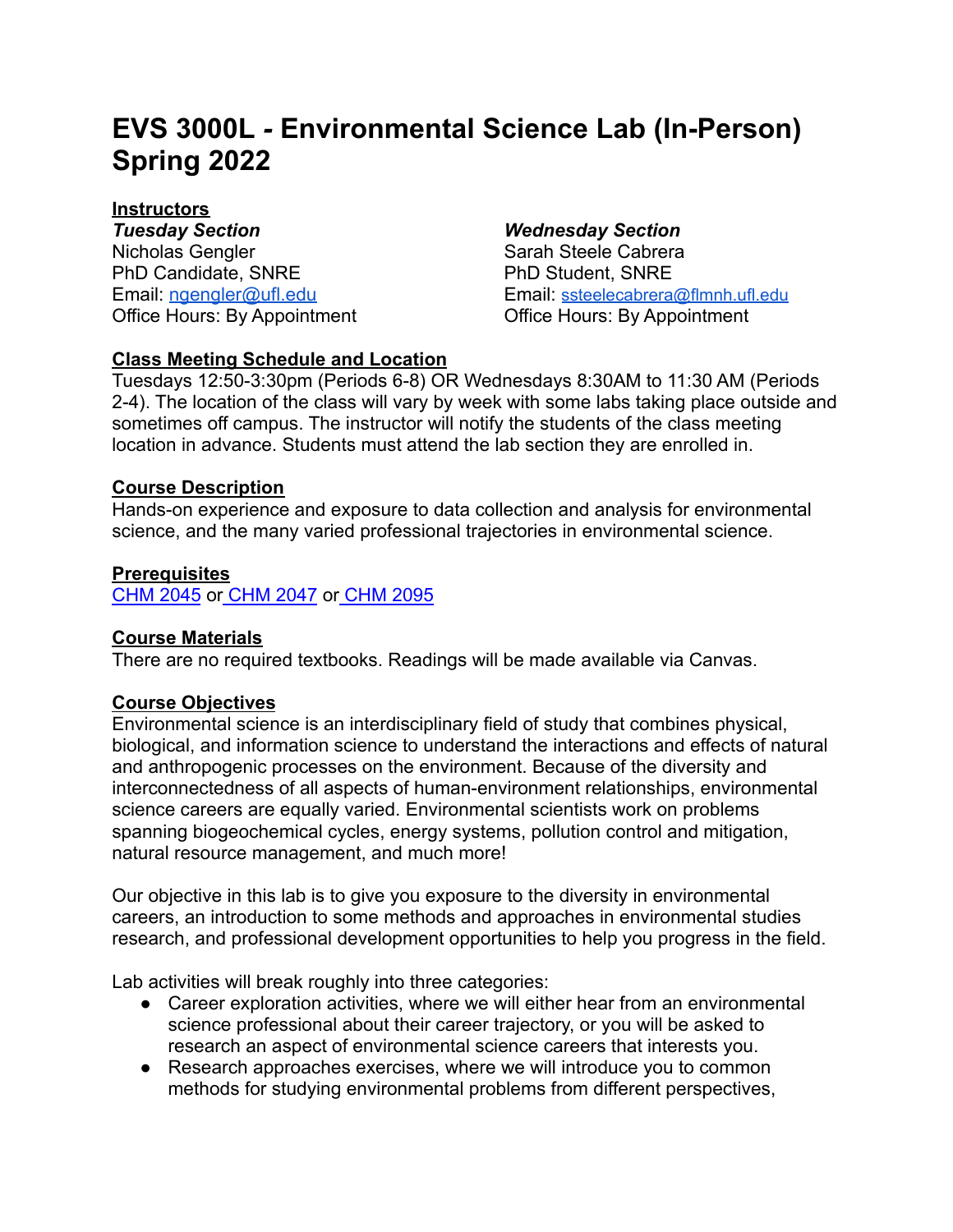including policy, human dimensions, and biology. This will include hands-on sampling projects as well as how to do basic statistical analysis.

● Professional development activities, where we will focus on key practical skills for professional behavior, finding career opportunities that interest you, and preparing compelling application materials.

These activities correspond to the three primary learning outcomes for the course. At the conclusion of this course, students will:

- Have gained a basic understanding of the many possible professional trajectories in Environmental Science and be able to research environmental career opportunities and evaluate how they fit with students' current skills and long-term training and career objectives.
- Plan and execute basic research projects to address questions in the natural and social dimensions of environmental science.
- Generate professional communications and application materials for career opportunities.

### **Communication**

All course communication outside of class and office hours will be done through Canvas and your UF email. You are responsible for checking both regularly to keep up to date. If you have questions or need help outside of class or office hours, we will try to respond to email and chat messages quickly. Please allow at least 24 hours to hear back from us - this means you may want to work on your assignments early, so you have time to reach out to us if you run into any sticking points.

| Week                                 | <b>Topic</b>                                                                       |
|--------------------------------------|------------------------------------------------------------------------------------|
| 0 (Jan 5, Wednesday section<br>only) | Welcome/Introductions, Course<br>Overview                                          |
| 1 (Jan 11/12)                        | Welcome/Introductions (Tuesday<br>section)<br><b>Aquatic Ecology and Pollution</b> |
| 2 (Jan 18/19)                        | Food, Agriculture & Waste                                                          |
| 3 (Jan 25/26)                        | Sustainable Energy & Climate Change                                                |
| 4 (Feb 1/2)                          | Land Management & Conservation                                                     |
| 5 (Feb 8/9)                          | <b>Social Science</b>                                                              |
| 6 (Feb 15/16)                        | <b>Science Communication &amp; Education</b>                                       |
| 7 (Feb 22/23)                        | <b>Environmental Policy</b>                                                        |

#### **Weekly Schedule (subject to change):**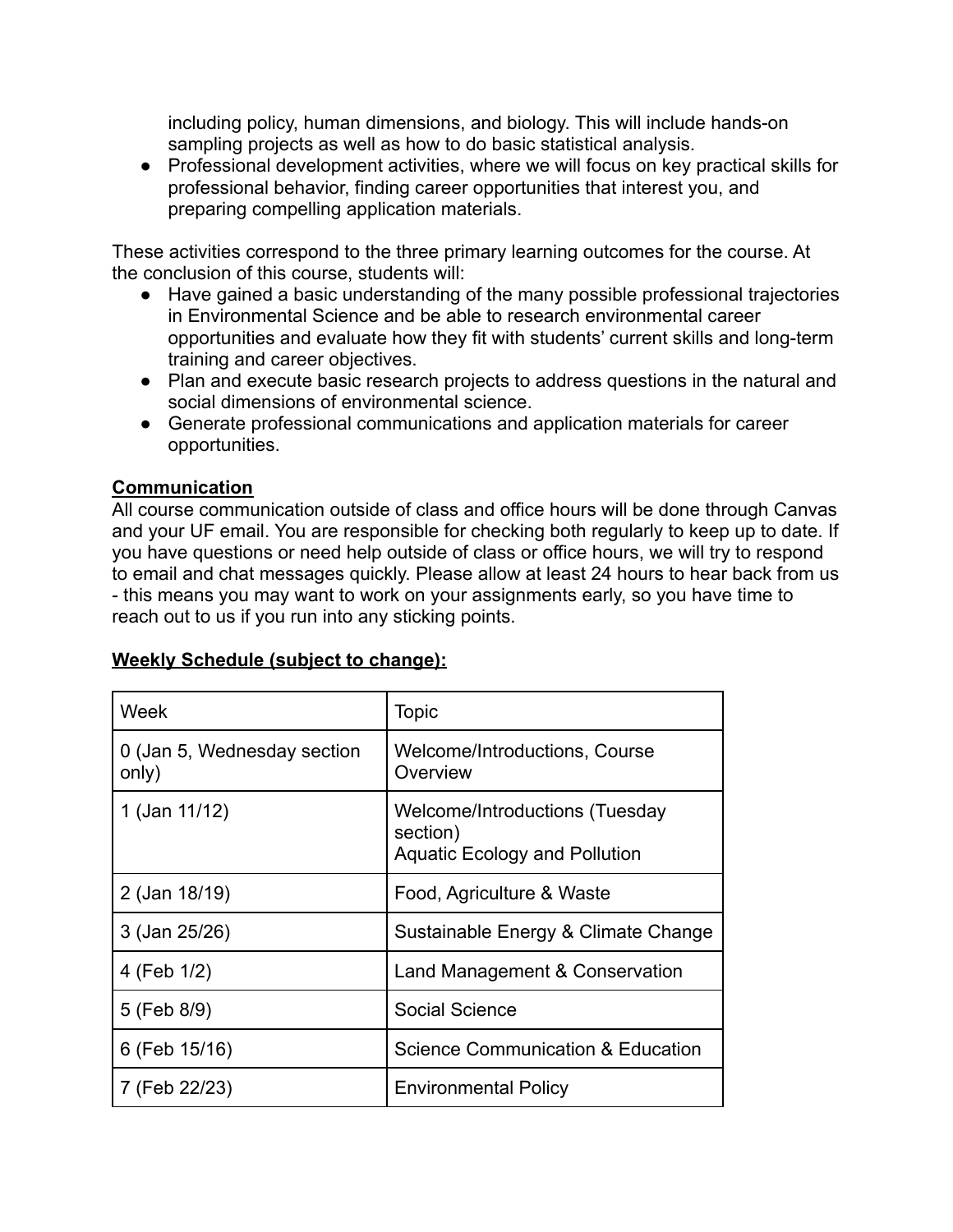| 8 (Mar 1/2)     | <b>Environmental Justice &amp; DEAI</b> |  |
|-----------------|-----------------------------------------|--|
| $9$ (Mar 15/16) | <b>Ecological Field Methods Part I</b>  |  |
| 10 (Mar 22/23)  | <b>Ecological Field Methods Part II</b> |  |
| 11 (Mar 28/29)  | Data Analysis                           |  |
| 12 (Apr 5/6)    | <b>Biodiversity Conservation</b>        |  |
| 13 (Apr 12/13)  | Careers & Graduate School               |  |
| 14 (Apr 19/20)  | Presentations & Course Wrap-Up          |  |

#### **Attendance and Participation**

Since this is a lab, attendance and participation is important. Attendance will be taken each week that class meets in-person. Participation credit will be determined based on your interactions, questions, comments, punctuality, and attentiveness. Cell phone and computer use during inappropriate times (e.g., presentations by classmates, instructors, and guests) will result in point deductions. Students are required to ride with the group to off-campus sites. If you are not at the designated meeting point at the scheduled departure time, we will leave without you, and you will receive a 0 for participation and attendance that day. We expect you to interact in a polite and professional manner with your instructors, classmates, and the environmental professionals we will meet with.

In the event a student is absent from class, the student will need to contact their instructor regarding a make-up lab assignment in order to earn the points for that day of lab. This make-up assignment will be due within two weeks of the missed class date. After one absence, students need to communicate and work with their instructor on a plan to make up missed labs. These situations will be handled on a case-by-case basis; we recognize that students may face unexpected challenges during the semester; please contact your instructor as soon as possible if this is the case.

#### **Final Project**

For your final project, you will write up a short report synthesizing the policy, social, and biological dimensions of an environmental situation of interest to you. We will provide more details by mid-term.

#### **Late Policy**

Late assignments will be marked down by 10% each week they are late. If circumstances change such that you have trouble completing either the final project or multiple weekly assignments on time, we encourage you to get in touch with your instructor.

#### **Proper Attire**

Proper attire may vary based on the conditions and the environment we will be in. Several of the class trips require closed-toed shoes and long pants. There will be times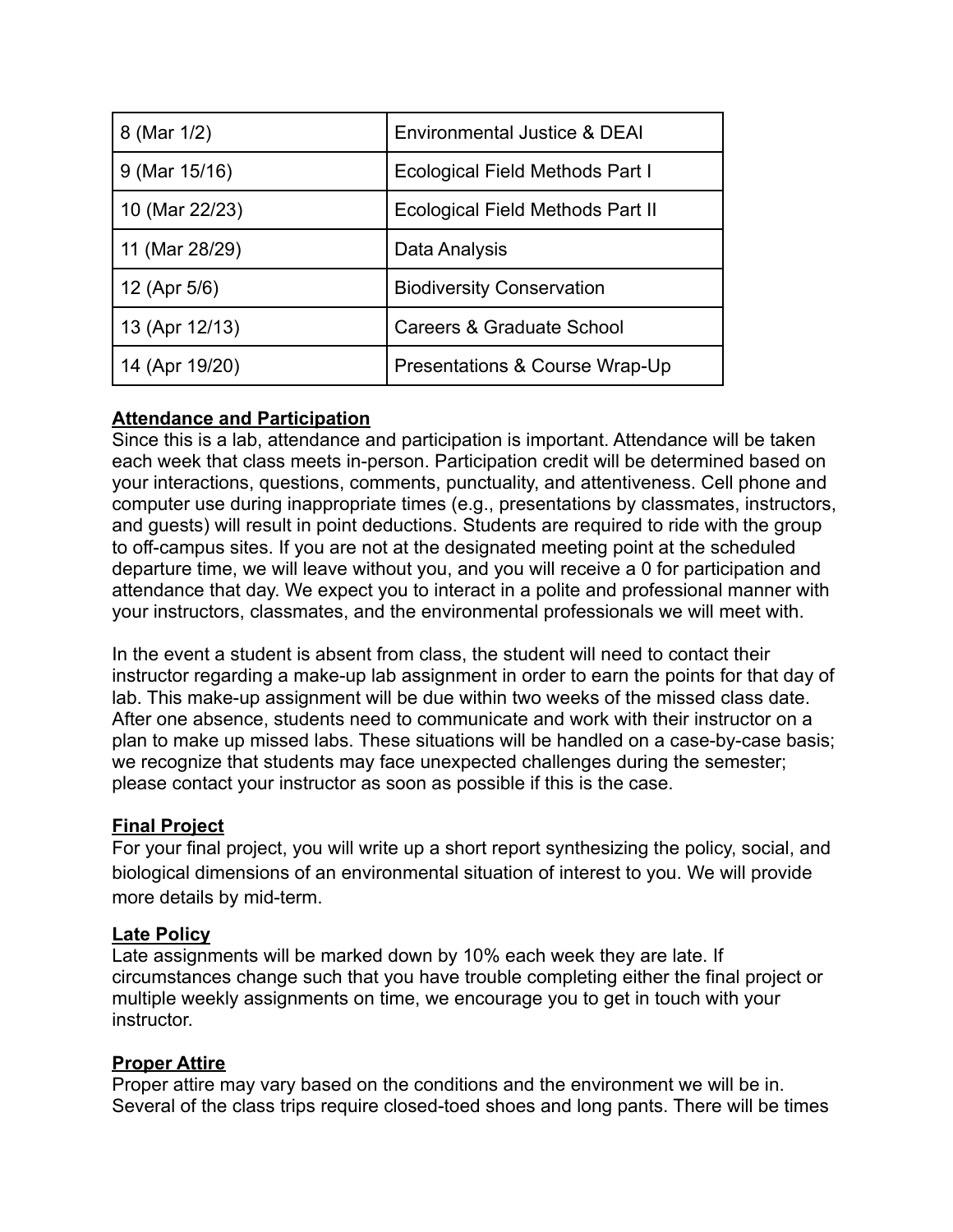when you may wish to wear boots, as we may be in wet, muddy locations. Also, we may experience inclement weather such as rain. Please check the forecast and have rain gear when appropriate. Please contact your instructor if you need assistance in acquiring appropriate attire. Additionally, we highly encourage everyone to wear masks when class meets indoors or if social distance cannot be maintained outdoors. Announcements will be posted on Canvas/emailed each week to give further direction regarding appropriate attire for the upcoming field trip.

#### **Course Adjustments**

We are all continuing to work with unprecedented situations in all aspects of life this semester, and we expect we will need to adapt as conditions change. For our part, we will keep you informed as we make decisions about the course. Any changes to the schedule or assignments will be announced via Canvas and updated on the Canvas calendar. If you encounter new circumstances or challenges this semester that affect your ability to do the assignments as designed, please reach out to us and we will try to find a solution that supports your well-being and helps you get the most possible out of this course. The sooner you open a line of communication with us, the better-positioned we will be to figure something out. We understand that these are unpredictable times and you should not hesitate to get in touch with us at any point.

#### **Accommodations for Students with Disabilities**

Students with disabilities who experience learning barriers and would like to request academic accommodations should connect with the Disability [Resource Center.](https://disability.ufl.edu/get-started/) It is important for students to share their accommodation letter with their instructor and discuss their access needs as early as possible in the semester.

#### **Course Grading**

| Component                 |                      |    | Percent    |    |            |  |
|---------------------------|----------------------|----|------------|----|------------|--|
| Attendance/Participation  |                      |    | 60%        |    |            |  |
| <b>Weekly Assignments</b> |                      |    | 15%        |    |            |  |
| Final project             |                      |    | 25%        |    |            |  |
| <b>Total</b>              |                      |    | 100%       |    |            |  |
|                           | <b>Grading Scale</b> |    |            |    |            |  |
| A                         | 93.0-100%            | А- | 90.0-92.9% | B+ | 87.0-89.9% |  |
| B                         | 83.0-86.9%           | B- | 80.0-82.9% | C+ | 77.0-79.9% |  |
| С                         | 73.0-76.9%           | C- | 70.0-72.9% | D+ | 67.0-69.9% |  |

D 63.0-67.9% D- 60.0-62.9% F <60.0%

#### **Grades and Grade Points**

For information on current UF policies for assigning grade points, see: <https://catalog.ufl.edu/ugrad/current/regulations/info/grades.aspx>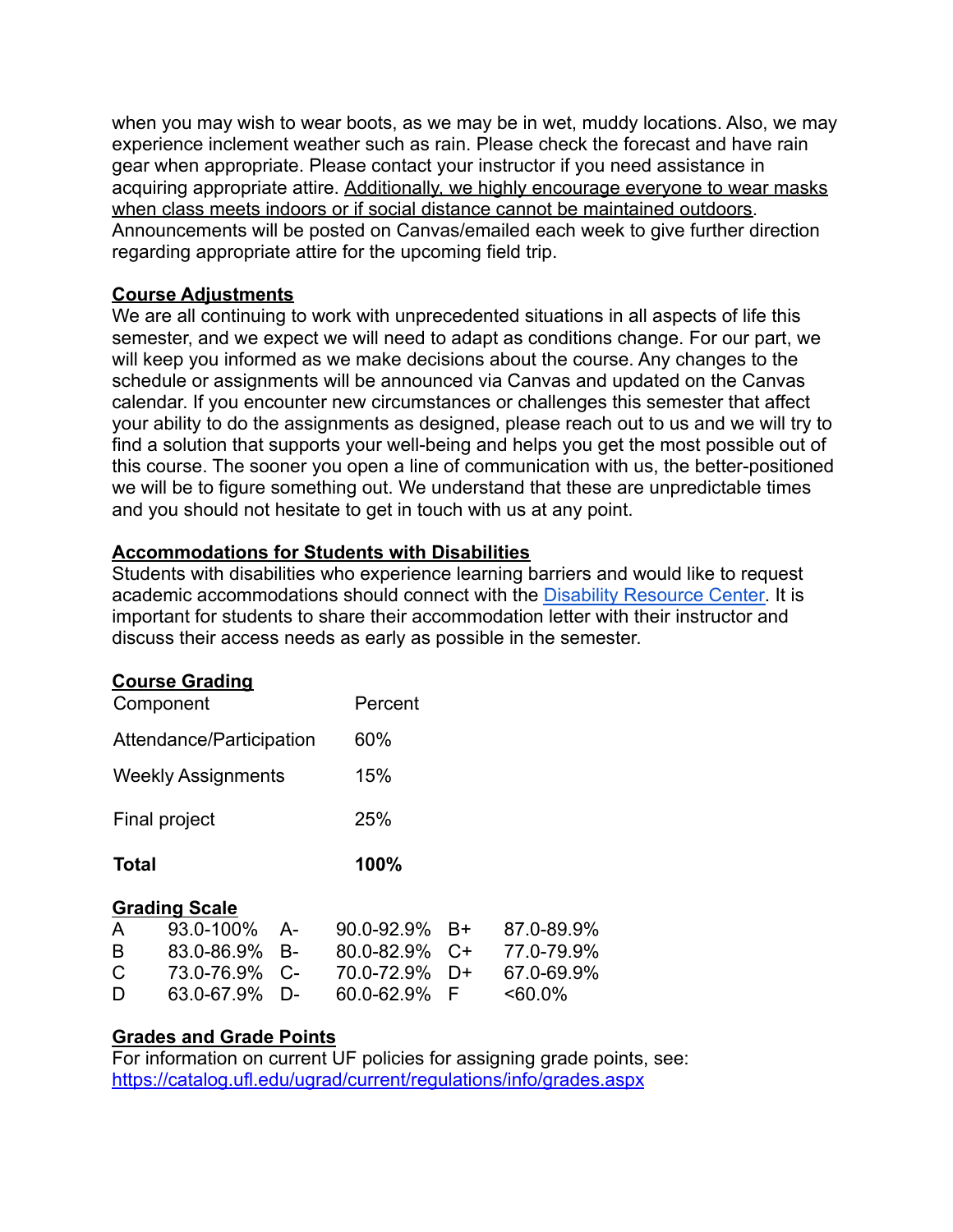#### **Course Evaluation Process**

Student assessment of instruction is an important part of efforts to improve teaching and learning. At the end of the semester, students are expected to provide feedback on the quality of instruction in this course using a standard set of university and college criteria. Students are expected to provide professional and respectful feedback on the quality of instruction in this course by completing course evaluations online via GatorEvals. Guidance on how to give feedback in a professional and respectful manner is available at: <https://gatorevals.aa.ufl.edu/students/>. Students will be notified when the evaluation period opens and can complete evaluations through the email they receive from GatorEvals, in their Canvas course menu under GatorEvals, or via [https://ufl.bluera.com/ufl/.](https://ufl.bluera.com/ufl/) Summaries of course evaluation results are available to students at: <https://gatorevals.aa.ufl.edu/public-results/>.

### **Zoom Policy**

Our sessions may be audio visually recorded for students in the class to refer back and for enrolled students who are unable to attend live. Students who participate with their camera engaged or utilize a profile image are agreeing to have their video or image recorded. If you are unwilling to consent to have your profile or video image recorded, be sure to keep your camera off and do not use a profile image. Likewise, students who un-mute during a Zoom session and participate orally are agreeing to have their voices recorded. If you are not willing to consent to have your voice recorded during a Zoom session, you will need to keep your mute button activated and communicate exclusively using the "chat" feature, which allows students to type questions and comments live. The chat will not be recorded or shared. As in all courses, unauthorized recording and unauthorized sharing of recorded materials is prohibited.

#### **Academic Honesty**

As a student at the University of Florida, you have committed yourself to uphold the Honor Code, which includes the following pledge*: "We, the members of the University of Florida community, pledge to hold ourselves and our peers to the highest standards of honesty and integrity."* You are expected to exhibit behavior consistent with this commitment to the UF academic community, and on all work submitted for credit at the University of Florida, the following pledge is either required or implied: *"On my honor, I have neither given nor received unauthorized aid in doing this assignment."*

It is assumed that you will complete all work independently in each course unless the instructor provides explicit permission for you to collaborate on course tasks (e.g. assignments, papers, quizzes, exams). Furthermore, as part of your obligation to uphold the Honor Code, you should report any condition that facilitates academic misconduct to appropriate personnel. It is your individual responsibility to know and comply with all university policies and procedures regarding academic integrity and the Student Honor Code. Violations of the Honor Code at the University of Florida will not be tolerated. Violations will be reported to the Dean of Students Office for consideration of disciplinary action. For more information regarding the Student Honor Code, please see: <https://www.dso.ufl.edu/sccr/process/student-conduct-honor-code/>